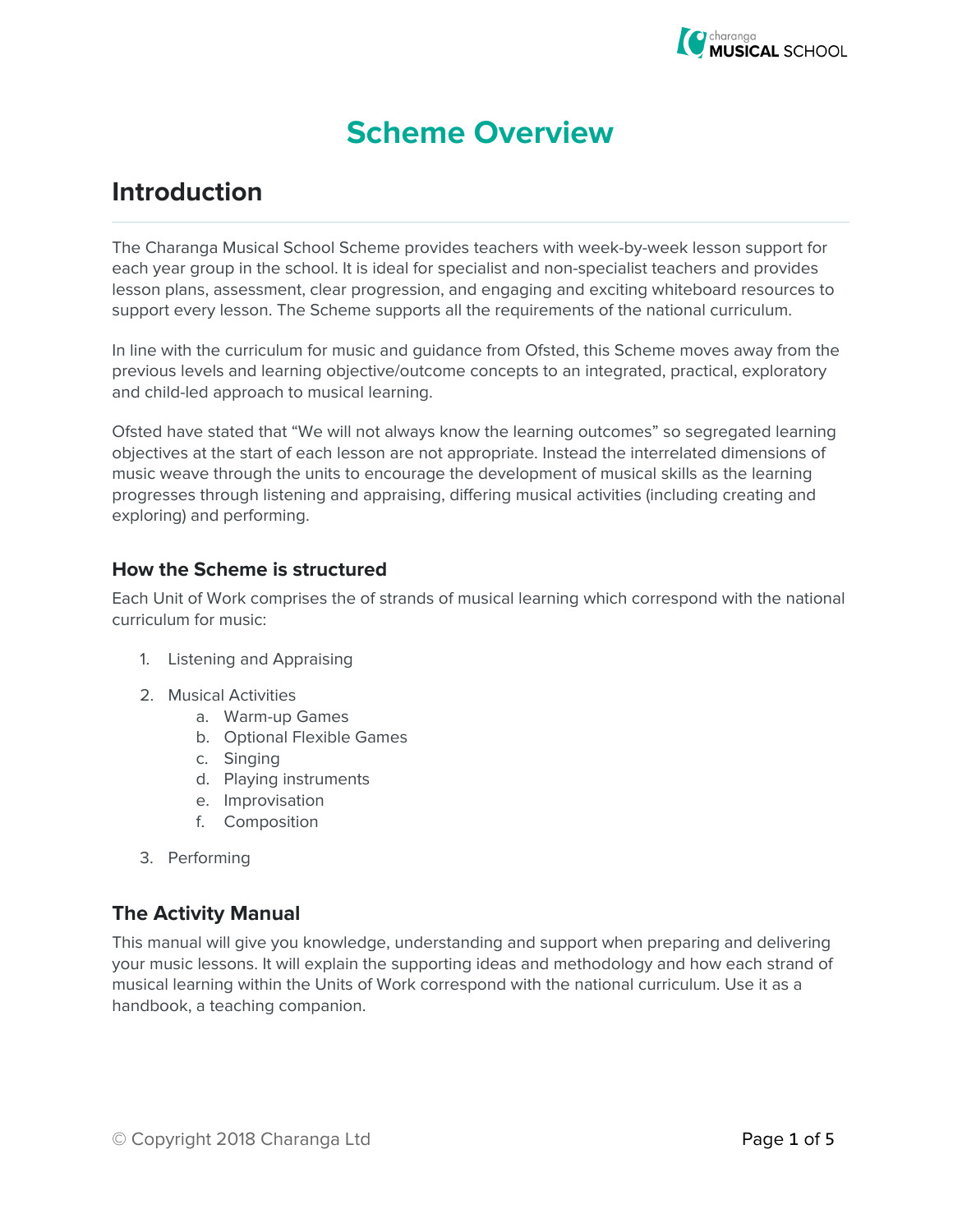

## **Mastery in your music lessons**

Charanga Musical School Units of Work enable children to understand musical concepts through a repetition-based approach to learning. Learning about the same musical concept through different musical activities enables a more secure, deeper learning and mastery of musical skills. The Activity Manual guides you through each strand of musical learning from Reception to Upper Key Stage 2 in order for you, as a teacher, to plan for your teaching and to see the opportunity to embed a deeper learning, knowledge, understanding and skills.

Musical teaching and learning is not neat or linear. The strands of musical learning, presented within the lesson plans and the on-screen resources, are part of the learning spiral. Over time, children can both develop new musical skills and concepts, and re-visit established musical skills and concepts. Repeating a musical skill doesn't necessarily mean their progress is slowing down or their development is moving backwards! It's just shifting within the spiral. Mastery means both a deeper understanding of musical skills and concepts and learning something new.

**Scheme Progression Overview With Teaching And Learning Outcomes** is a new document that can be used for a teaching and learning overview of each unit, year and Key Stage. This document brings all the possible musical learning outcomes together for the end of year and Key Stage, linking to the Progressive Teacher and Children's Statements within the Assessment Framework. It highlights differentiated and deeper learning for each child, that constantly builds through each step/lesson, unit and year.

### **Resources/Instruments**

- A class set or half a class set of glockenspiels this is the most important resource along with any un-tuned percussion instruments you might have in school
- iPad app glock or un-tuned percussion app can be used
- Recorders use if you have experience playing and teaching this instrument
- If children play band/orchestral instruments, encourage them to use those instruments in the music lesson
- A combination of the above

### **Mixed Year Groups**

If you are delivering the scheme in a school with mixed age or year groups, please do adapt it to suit your needs. Remember that the Units of Work are progressive but can also be delivered as stand-alone units due to the depth of learning and spiral progression methodology. This means you can choose a Unit of Work for your class by looking at the suitability of the main unit song for the age group that you are teaching.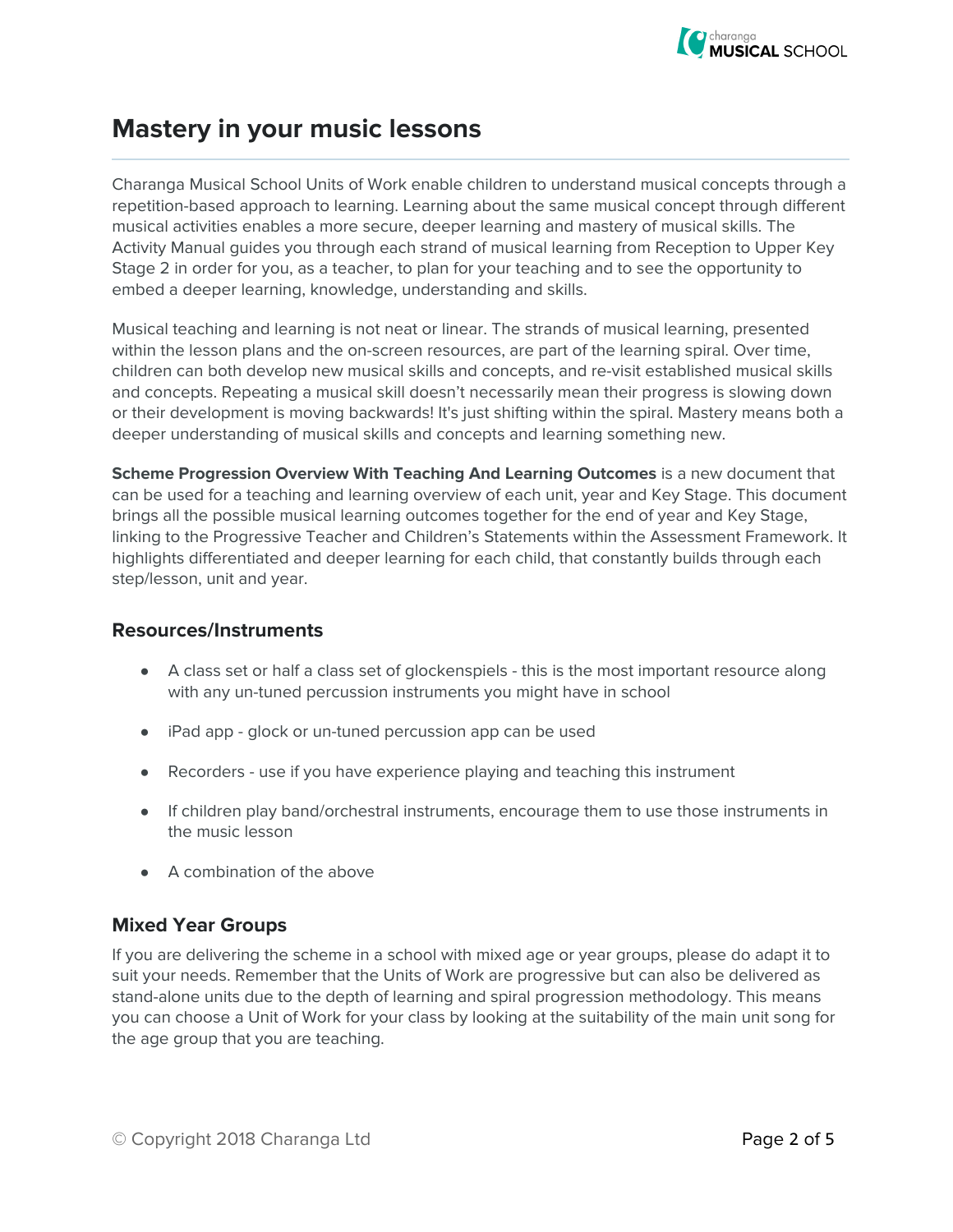

#### **Various ways/ideas to tackle the mixed-age group issue**

- 1. Deliver a two-year rolling programme this will alleviate repetition.
- 2. Build your own scheme from the Units of Work, topics and other resources in Freestyle. In order to do so you will need extra units if you have extra classes so:
	- a. You could deliver less Units of Work in each year so perhaps you might deliver something different in Autumn 2 linked to what is taking place at Christmas time perhaps use one of the productions. This means that you will have some spare units.
	- b. Use Summer 2 for revision and practise for a concert. Summer is notoriously difficult anyway due to SATS, Sports Day etc. Again, you will have spare units.

## **Learning Progression**



The diagram above depicts the depth of learning that occurs as the children move through the year groups.

As they progress, the colour deepens and the learning widens.



All musical learning in this scheme is built around the Interrelated Dimensions of Music: pulse, rhythm, pitch, tempo, dynamics, timbre, texture, structure and notation. These dimensions are at the centre of all the learning.

From Reception to Year 6, the learning consists of six half-termly Units of Work. The final unit in each year - Reflect, Rewind and Replay - allows for revision and more extension activities.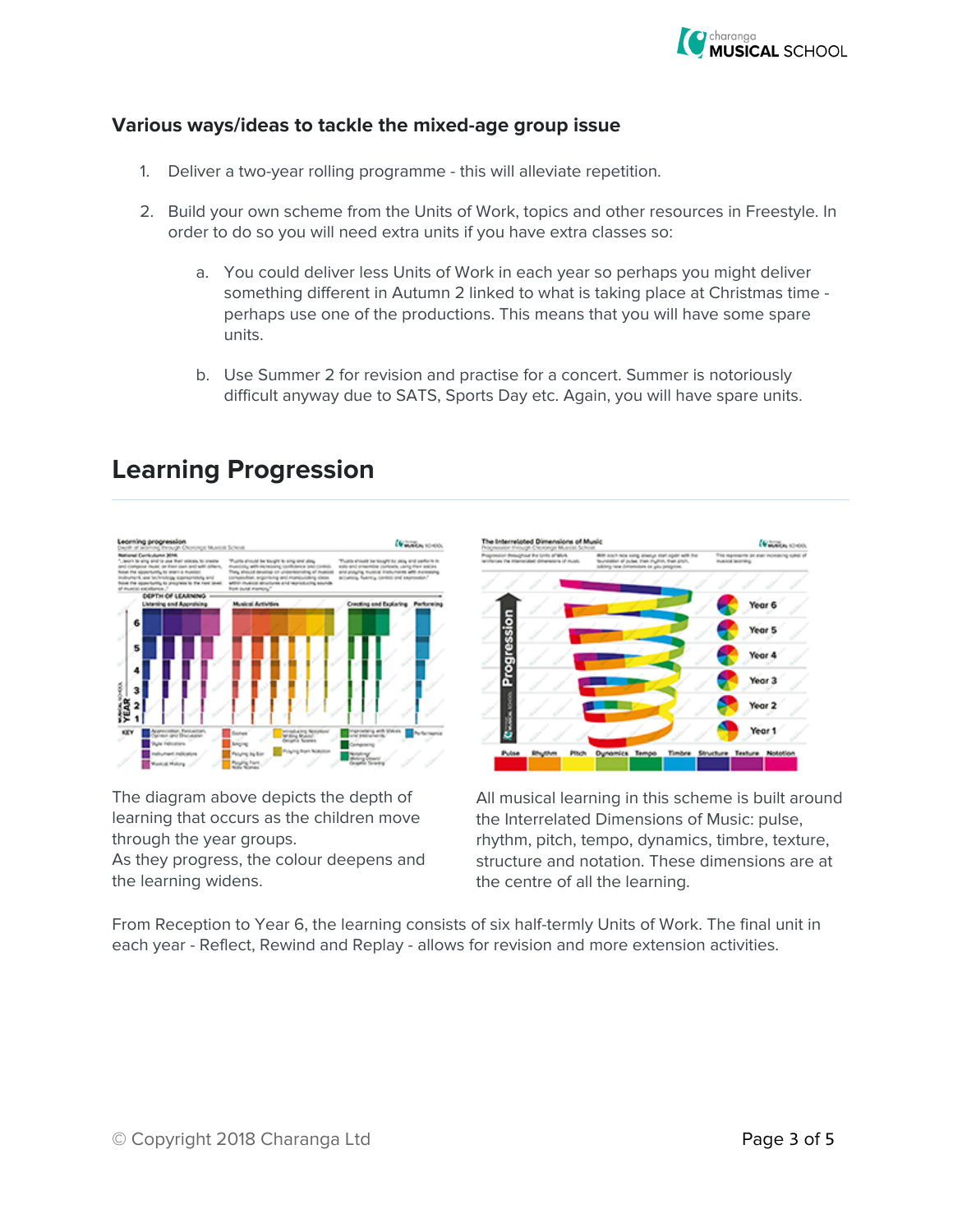

## **What is included in each Unit of Work?**

- **1. Listen and Appraise**
- **2. Musical Activities** include Games, Singing, Playing, Improvising and Composing
- **3. Perform/Share**

Each lesson in the Scheme is designed to last for one hour but can be taught in 45 minutes if there are time constraints. It is difficult to teach a credible music lesson in less than 45 minutes. If you are in this situation you may prefer to use the Musical School Freestyle approach where you can build your own lessons to suit your circumstances (in the Freestyle tab at the top of the page).

#### **How to structure an hour long lesson: How to structure a 45 minute lesson:**

Listen and Appraise – 20 mins Listen and Appraise – 15 mins Musical Activities – 25 mins Musical Activities – 20 mins Perform/Share – 15 mins Perform/Share – 10 mins

#### **1. Listen and Appraise**



This overview diagram includes all the listening opportunities in this Scheme through historical periods to present day.

#### **Style Indicators** Overview

**Stules** 

| Rock.                                                                                                           |   |
|-----------------------------------------------------------------------------------------------------------------|---|
| Hig Hop                                                                                                         | 2 |
| South African<br>the contract of the contract of the contract of the contract of the contract of                | 3 |
|                                                                                                                 |   |
| Bhangra.                                                                                                        | A |
| the contract of the contract of the contract of the contract of the contract of the contract of the contract of | 5 |
|                                                                                                                 | 5 |
| the control of the control of the                                                                               | ß |
| Pop bollad.                                                                                                     | 6 |
| Motown                                                                                                          | 6 |
| Gospel.                                                                                                         |   |
| Reggae.                                                                                                         | Ŕ |
| <b>CEO</b>                                                                                                      | ٠ |

This Style Indicator guide will support learning and is printable.

### **2. Musical Activities**

All activities are based around a song. The Activity Manual provided is to support the teaching and learning here.

- **a. Games** embed the Interrelated Dimensions of Music through repetition
- **b. Singing** is at the heart of all the musical learning
- **c. Playing** instruments with the song to be learnt tuned/un-tuned classroom percussion and an option to play any band instrument. A sound-before-symbol approach is used but scores are provided as an understanding of notation is introduced to the children
- **d. Improvising** with the song using voices and instruments occurs in some Units of Work
- **e. Composing** with the song using instruments occurs in some Units of Work

### **3. Perform/Share**

Share what has taken place during the lesson and work towards performing to an audience.